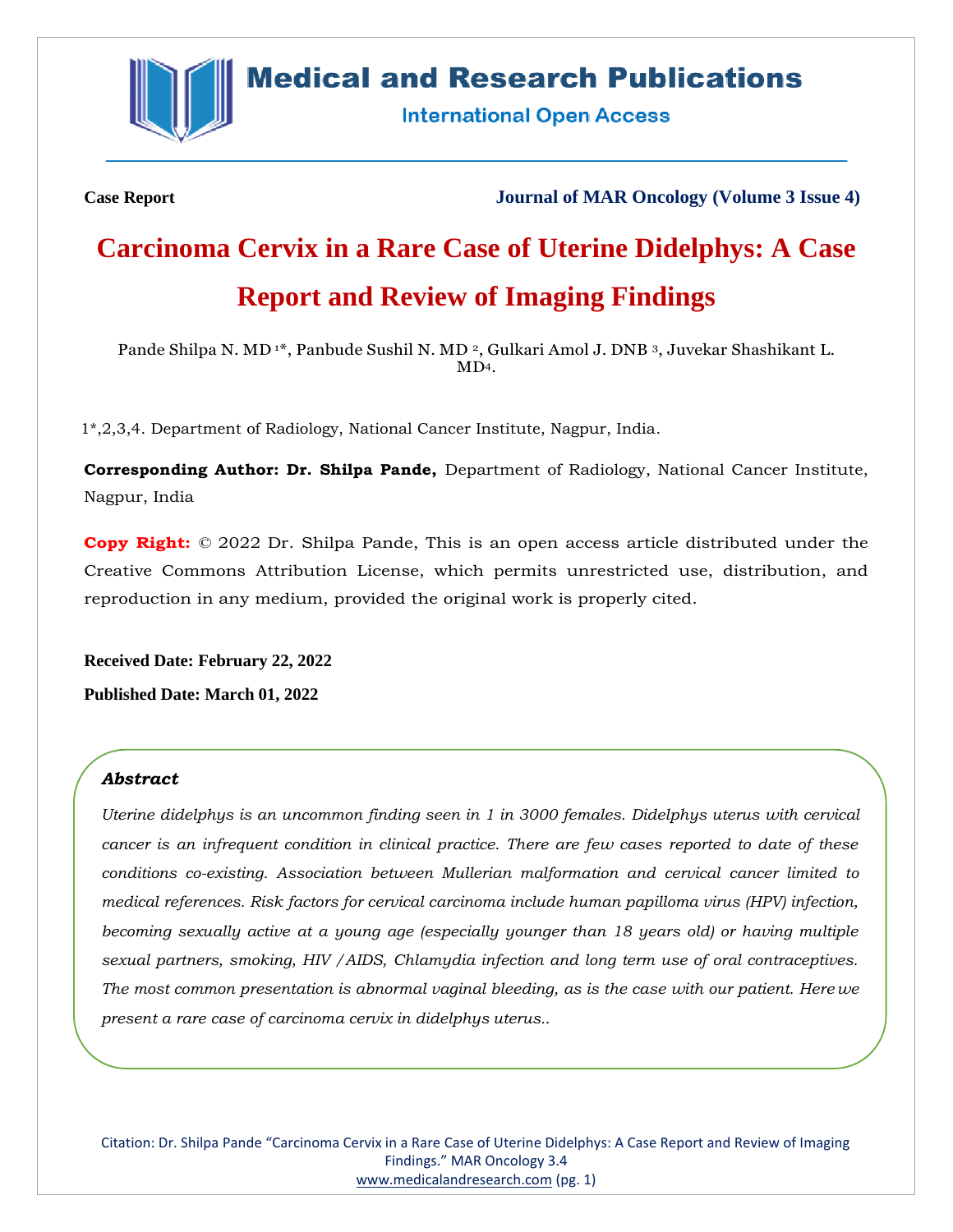# **Clinical Presentation:**

This patient is a 50 year old female patient, G2P2L2A0 with both normal vaginal deliveries. She had no significant past medical history and was not diagnosed to have didelphys uterus. She presented with postmenopausal per vaginal bleeding since 3 months. Per-vaginal and per speculum examination revealed a 3x4 cm sized cervical mass with involvement of left posterior parametrium and supple right parametrium. Per-rectal examination revealed uterosacral involvement on left side and rectal mucosa was free. Clinically, the patient was diagnosed as carcinoma cervix stage IIB.

Cervical biopsy was performed which revealed squamous cell carcinoma involving cervix. Hence, referred to radiology department for staging CT scan and MRI.

# **Differential Diagnosis:**

The differential diagnosis for postmenopausal bleeding includes both gynecologic and nongynecologic etiologies, both benign and potentially malignant, such as endometrial atrophy, endometrial carcinoma, cervical carcinoma, polyps ,endometrial hyperplasia, adenomyosis and infection.(3)

#### **Imaging Findings:**

Contrast enhanced (CE) MRI pelvis was performed on 1.5T GE Signa voyager, for local staging of carcinoma cervix. Sequences obtained are FSE T1W, FSE T2W, and small FOV frFSE T2W images dedicated to cervix. DWI and dynamic contrast enhanced images were also obtained since they provide a useful adjunct to the diagnostic information provided by the regionally recommended sequences. Contrast enhanced CT scan of thorax and abdomen was performed on 16 slice GE Discovery scanner from thoracic inlet to iliac crest before and after intravenous iodinated contrast administration to look for distant nodal/ visceral metastases. CE-MRI pelvis revealed a typical imaging finding of uterine didelphys, i.e., complete duplication of uterine horns, wide separation of the uterine fundi as well as duplication of cervix. Two vaginas were also seen with septum in upper vagina. There was an altered signal intensity mass involving both the cervixes with fistulous communication between them. There was also obliteration of their lumen and internal os with resultant hematometra in both uterine horns. (Fig 1) The mass extended to the lower uterine bodies of both uterine horns superiorly and upper third of the vagina inferiorly. Bilateral medial parametrium were involved. (Fig 2) It showed restricted diffusion on diffusion weighted images and moderate early and persistent enhancement on dynamic contrast enhanced images.

Citation: Dr. Shilpa Pande "Carcinoma Cervix in a Rare Case of Uterine Didelphys: A Case Report and Review of Imaging Findings." MAR Oncology 3.4 [www.medicalandresearch.com](http://www.medicalandresearch.com/) (pg. 2)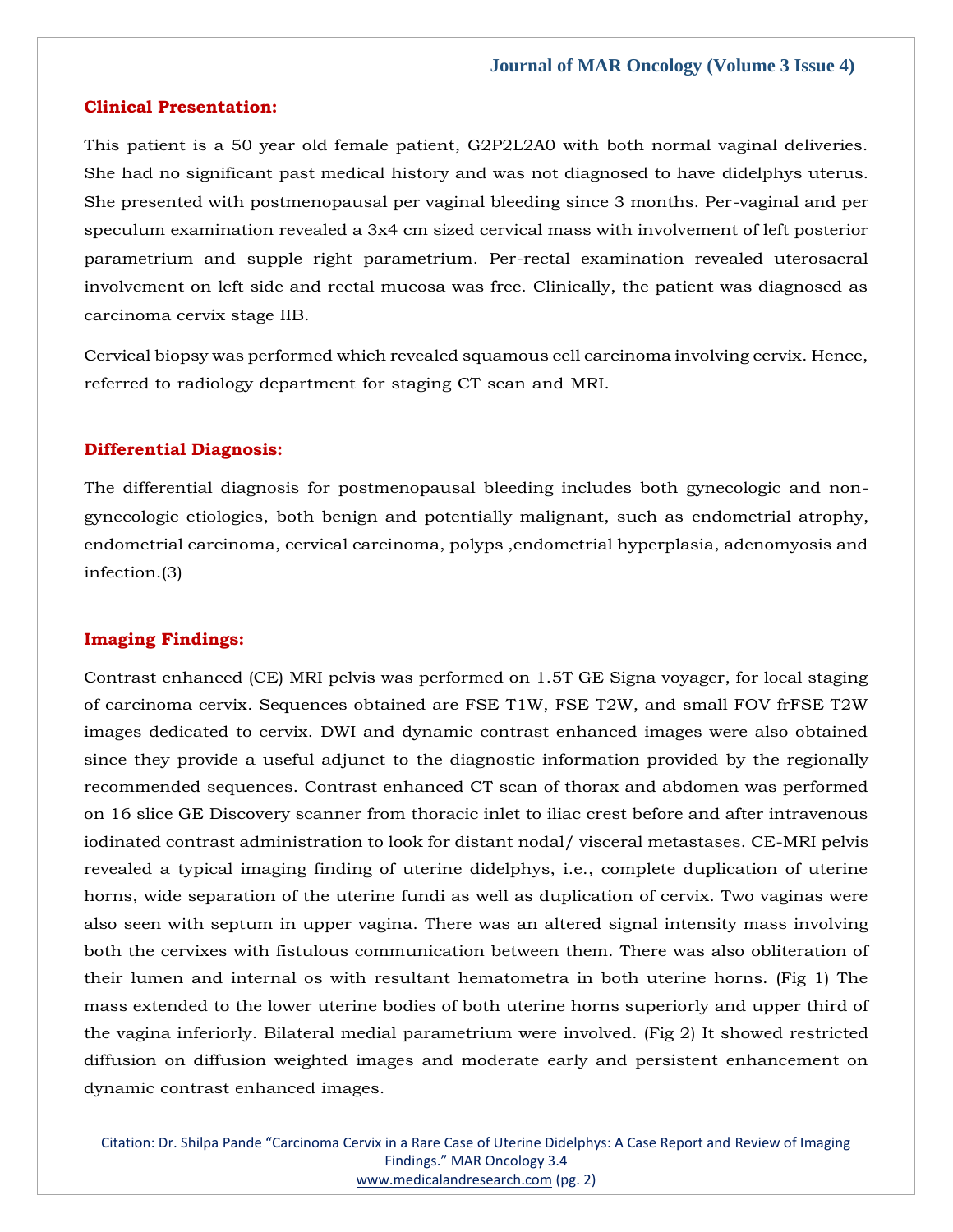(Fig 3) There was no involvement of lower two third of vagina, upper uterine bodies, ureters, lateral pelvic wall, urinary bladder or rectum. There was no significant pelvic lymphadenopathy. CT scan revealed no retroperitoneal lymphadenopathy or distant visceral metastases. Hence, according to FIGO staging system for uterine cervical cancer 2018, radiologically it was stage IIB.

Following staging and regional multidisciplinary discussion, the patient underwent definitive concurrent chemo-radiotherapy.



Figure 01: MRI T1W (a) and T2W(b) coronal images demonstrating two uterine cavities with hematometra (white arrows in a), mass involving both cervices (red arrows in b), two separate vagina (yellow arrows in b).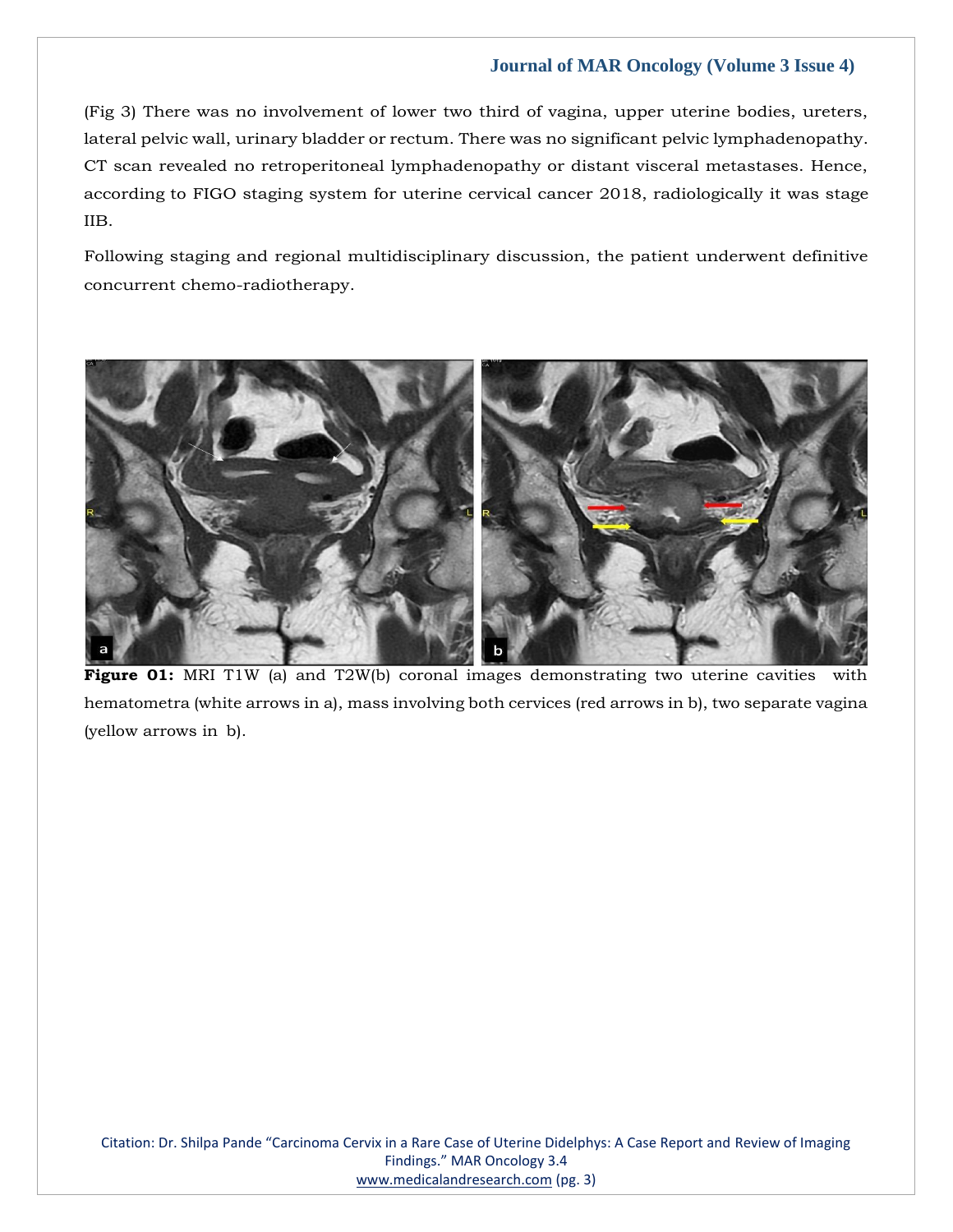

**Figure 02:** MRI T2 sagittal image(a) and T2W axial image (b) illustrating intermediate signal intensity mass involving the cervix, lower uterine body and upper vagina (white arrow in a) and bilateral medial parametrial infiltration (red arrows in b). Fistulous communication between two cervices is also seen in b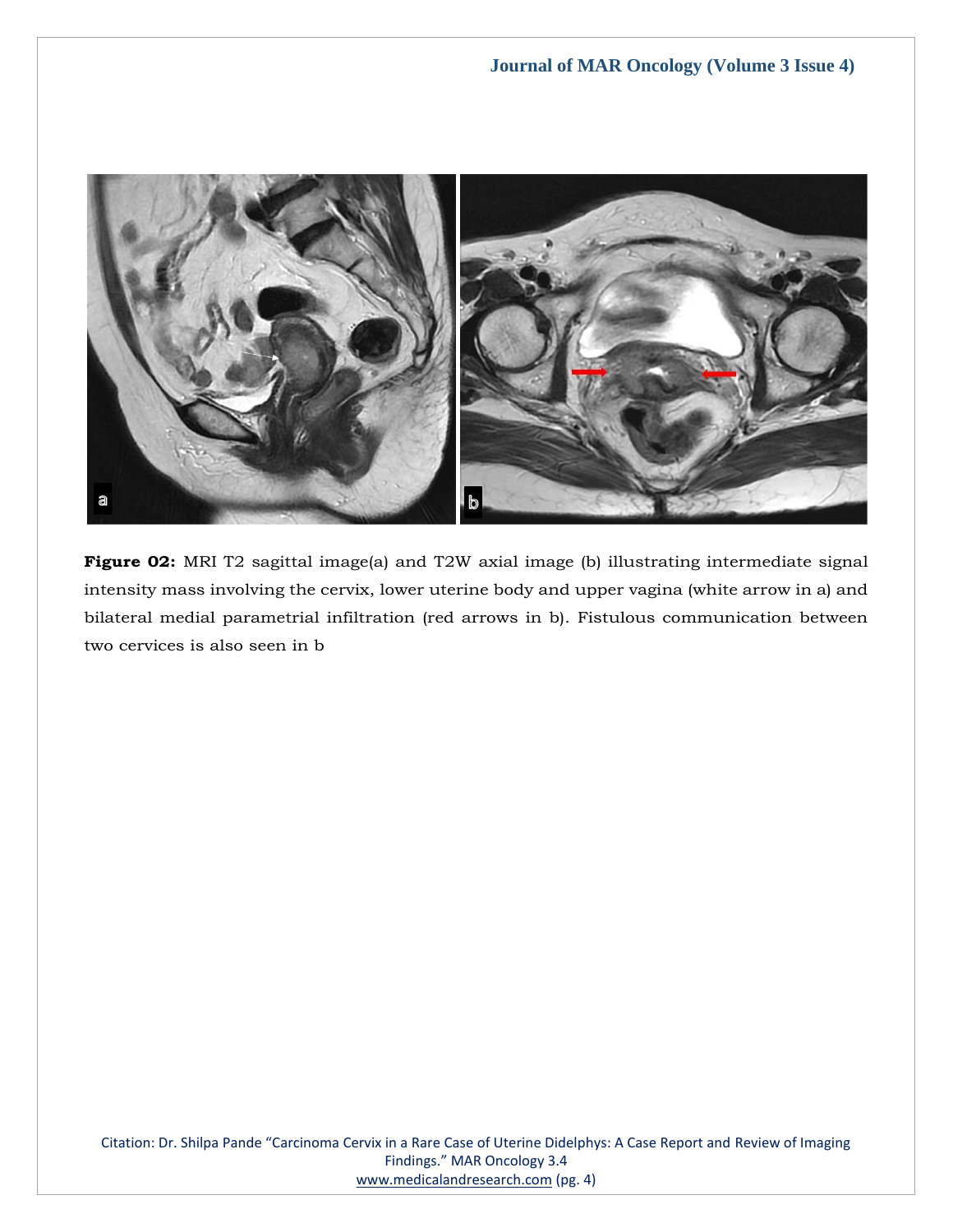

Figure 3. Axial MRI DWI (a) and Dynamic contrast enhanced fat saturated T1W axial image(b - h) illustrating , diffusion restriction in cervical mass (a), early and persistent contrast enhancement on dynamic contrast images (b-h).

# **Discussion:**

A didelphys uterus is a very rare Mullerian duct anomaly (4) and carcinoma cervix in anomalous uterus is even rarer with only case reports in the literature.(5)(6)(7) Most women with a didelphys uterus are asymptomatic, however in the presence of a thick, sometimes obstructing vaginal septum, they can present with dysmenorrhea or dyspareunia. This obstructing vaginal septum can lead to hematocolpos/hematometrocolpos and thus patient can present as chronic abdominal pain as well (5). Rarely, genital neoplasm's and renal anomalies are reported in association with didelphys uterus.(4) In our case report, the patient was unaware of presence of didelphys uterus because she had no problems at reproductive age and

develops two pregnancies with successful evolution. Uterine anomalies such as our case of uterine

Citation: Dr. Shilpa Pande "Carcinoma Cervix in a Rare Case of Uterine Didelphys: A Case Report and Review of Imaging Findings." MAR Oncology 3.4 [www.medicalandresearch.com](http://www.medicalandresearch.com/) (pg. 5)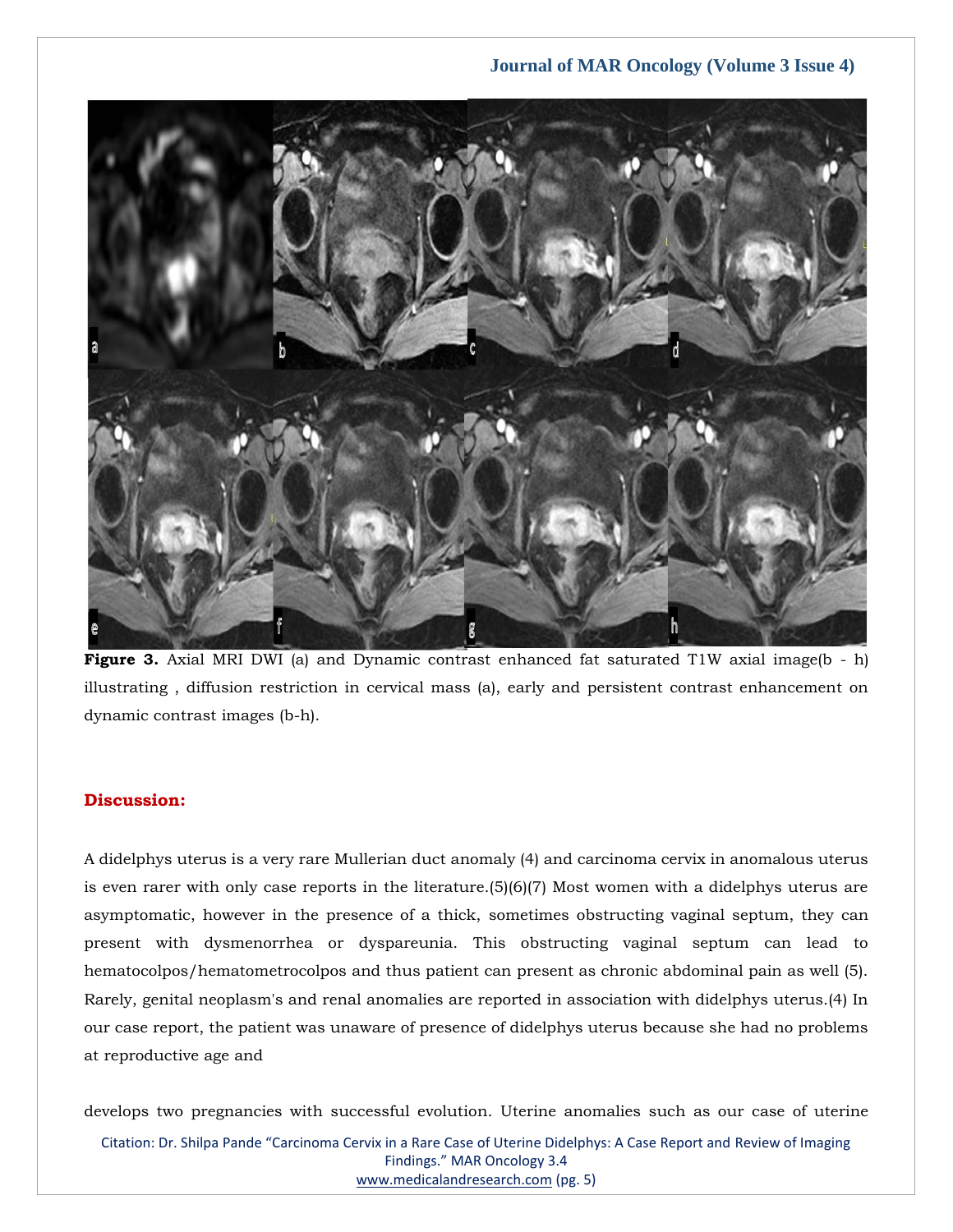didelphys can be diagnosed using multiple imaging modalities such as ultrasound, hysterosalphingography (HSG) and MRI.(8) Ultrasonography is widely available and is usually first investigation in evaluation of any pelvic pathology. Ultrasound shows separate divergent uterine horns with a large fundal cleft. Endometrial cavities are uniformly separate, with no evidence of communication. Two separate cervices are seen.



**Figure 4.** Ultrasonography image demonstrating two uterine cavities (white arrows).

(Fig 4) HSG demonstrates two separate endocervical canals that open into separate fusiform endometrial cavities, with no communication between the two horns. Each endometrial cavity ends in a solitary fallopian tube.(9)

Magnetic resonance imaging (MRI) has excellent soft tissue resolution. It helps in detail anatomical evaluation and to rule out associated pathology. MRI shows two separate uteri with widely divergent fundi, two separate cervices, and usually an upper vaginal longitudinal septum. Normal uterine zonal anatomy is preserved in each uterus (Fig 1).

Local staging of cervical malignancy is most accurately performed with dedicated MRI protocol. MRI

Citation: Dr. Shilpa Pande "Carcinoma Cervix in a Rare Case of Uterine Didelphys: A Case Report and Review of Imaging Findings." MAR Oncology 3.4 [www.medicalandresearch.com](http://www.medicalandresearch.com/) (pg. 6)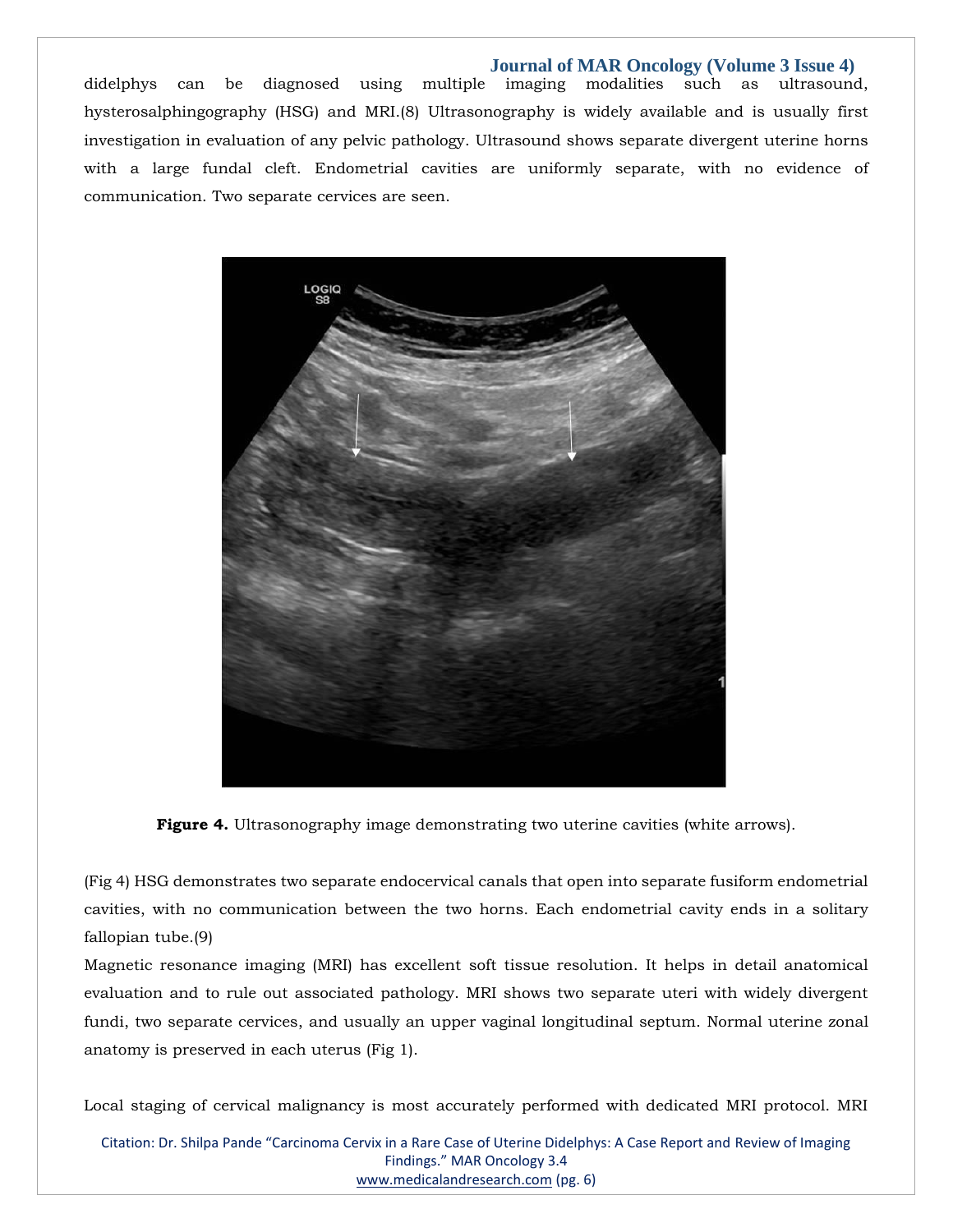provides excellent anatomical detail and characterization of both normal anatomy and co existing pathology. MRI is superior in its ability to not only stage cervical stromal involvement in cervical carcinoma but also assess invasion into adjacent structures such as parametrium, uterus, vagina, urinary bladder and rectum.(10) Demonstration of nodal involvement is of utmost importance in the treatment planning. MRI is a safe (with accurate check listing), noninvasive and usually well tolerated imaging method with good pathological correlation in staging gynecological malignancies. However, patient compliance, poor renal function and movement artifact more often due to bowel peristalsis may limit MRI staging. Limited spatial resolution also affects image interpretation.

In our case, both uterine anomaly and malignant pathology are clearly demonstrated and accurately staged with dedicated MRI pelvis. It is also essential for the surgeon / radiation oncologist to be aware of relevant anatomy before embarking on definitive surgery / radiotherapy. MRI is particularly useful in distinguishing between different uterine malformations and is in most case superior in this regard in comparison to ultrasonography and hysterosalpingography.

In this case, we have reported a rare occurrence of carcinoma cervix in a didelphys uterus and its imaging findings. The detail knowledge of anatomy, anomalies and staging are important in carcinoma cervix before planning surgery or radiotherapy.

# **Key Points:**

1. MRI is the most useful imaging modality for defining Mullerian tract anomalies and staging gynaecological malignancies.

2. It is essential for the treating surgeon / radiation oncologist to be aware of the relevant anatomy prior to definitive surgery / planning of radiotherapy.

3. In this case MRI images clearly depicts anatomy as well as detail extent of the pathology.

#### **References**

1. Grimbizis GF, Camus M, Tarlatzis BC, Bontis JN, Devroey P. Clinical implications of uterine malformations and hysteroscopic treatment results. Vol. 7, Human Reproduction Update. Hum Reprod Update; 2001. p. 161–74.

2. Zhang S, Xu H, Zhang L, Qiao Y. Cervical cancer: Epidemiology, risk factors and screening. Chinese J Cancer Res. 2020;32(6):720–8.

Citation: Dr. Shilpa Pande "Carcinoma Cervix in a Rare Case of Uterine Didelphys: A Case Report and Review of Imaging Findings." MAR Oncology 3.4 [www.medicalandresearch.com](http://www.medicalandresearch.com/) (pg. 7)